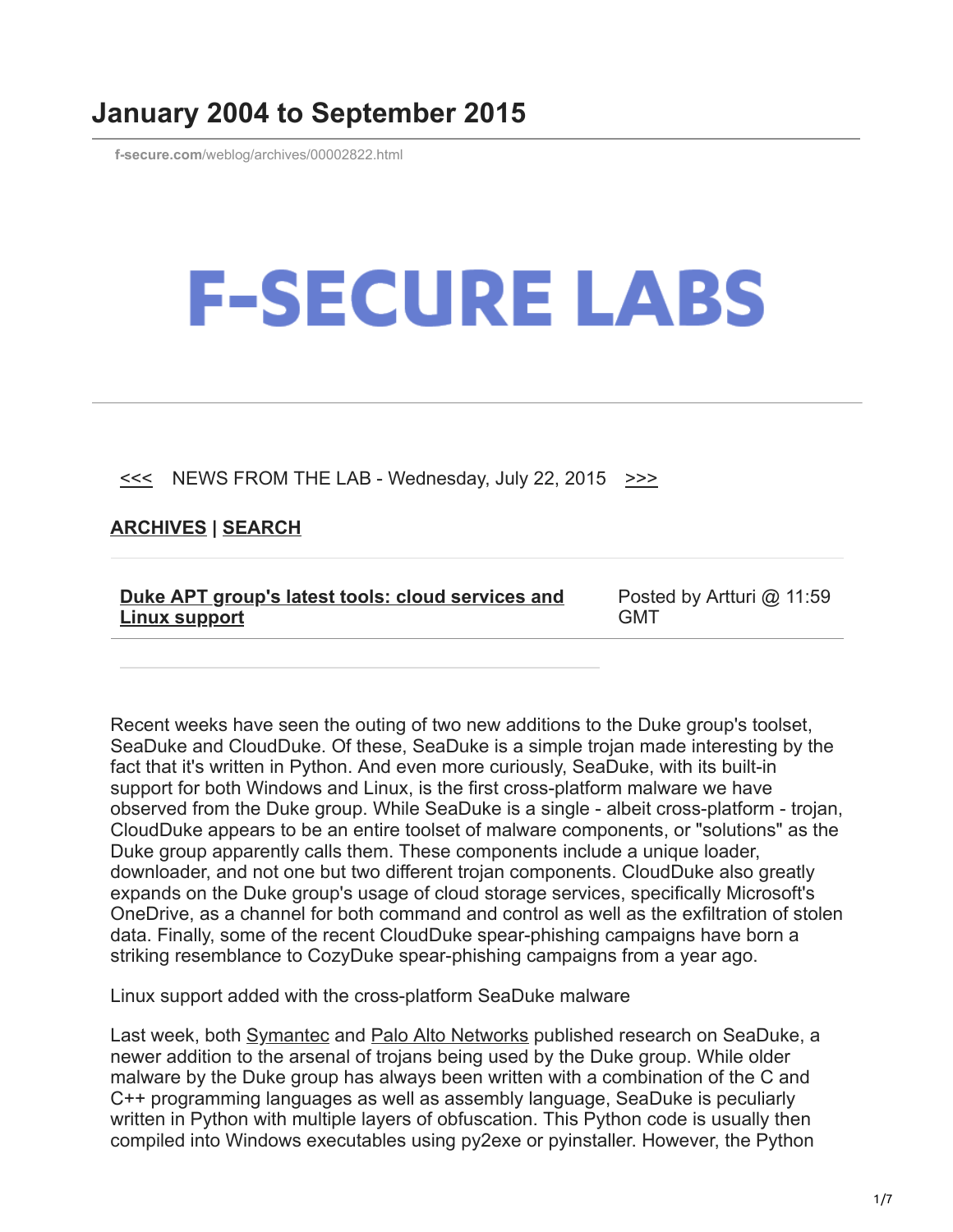code itself has been designed to work on both Windows and Linux. We therefore suspect, that the Duke group is also using the same SeaDuke Python code to target Linux victims. This is the first time we have seen the Duke group employ malware to target Linux platforms.

| <b>@property</b>                                                                                         |
|----------------------------------------------------------------------------------------------------------|
| def autoload settings(self):                                                                             |
| windows autoload settings={'exe name':'iexplore.exe','app name':'Internet Explorer','self delete':False} |
| linux autoload settings={'exe name':'httpd','app name':'Apache','self delete':False}                     |
| if sys platform=='win32':                                                                                |
| default autoload settings=windows autoload settings                                                      |
| else:                                                                                                    |
| default autoload settings=linux autoload settings                                                        |
| return v conf json.get('autoload settings', default autoload settings)                                   |
|                                                                                                          |

An example of the cross-platform support found in SeaDuke.

A new set of solutions with the CloudDuke malware toolset

Last week, we also saw [Palo Alto Networks](http://researchcenter.paloaltonetworks.com/2015/07/tracking-minidionis-cozycars-new-ride-is-related-to-seaduke/) and [Kaspersky Labs](https://securelist.com/blog/research/71443/minidionis-one-more-apt-with-a-usage-of-cloud-drives/) publish research on malware components they respectively called MiniDionis and CloudLook. MiniDionis and CloudLook are both components of a larger malware toolset we call CloudDuke. This toolset consists of malware components that provide varying functionality while partially relying on a shared code framework and always using the same loader. Based on PDB strings found in the samples, the malware authors refer to the CloudDuke components as "solutions" with names such as "DropperSolution", "BastionSolution" and "OneDriveSolution". A list of PDB strings we have observed is below:

�C:\DropperSolution\Droppers\Projects\Drop\_v2\Release\Drop\_v2.pdb �c:\BastionSolution\Shells\Projects\miniDionis4\miniDionis\obj\Release\miniDionis.pdb �c:\BastionSolution\Shells\Projects\miniDionis2\miniDionis\obj\Release\miniDionis.pdb  $\subset$ 

c:\OneDriveSolution\Shells\Projects\OneDrive2\OneDrive\obj\x64\Release\OneDrive.pdb

The first of the CloudDuke components we have observed is a downloader internally called "DropperSolution". The purpose of the downloader is to download and execute additional malware on the victim's system. In most observed cases, the downloader will attempt to connect to a compromised website to download an encrypted malicious payload which the downloader will decrypt and execute. Depending on the way the downloader has been configured, in some cases it may first attempt to log in to Microsoft's cloud storage service OneDrive and retrieve the payload from there. If no payload is available from OneDrive, the downloader will revert to the previously mentioned method of downloading from compromised websites.

We have also observed two distinct trojan components in the CloudDuke toolset. The first of these, internally called "BastionSolution", is the trojan that Palo Alto Networks described in their research into "MiniDionis". Interestingly, BastionSolution appears to functionally be an exact copy of SeaDuke with the only real difference being the choice of programming language. BastionSolution also makes significant use of a code framework that is apparently internally called "Z". This framework provides classes for functionality such as encryption, compression, randomization and network communications.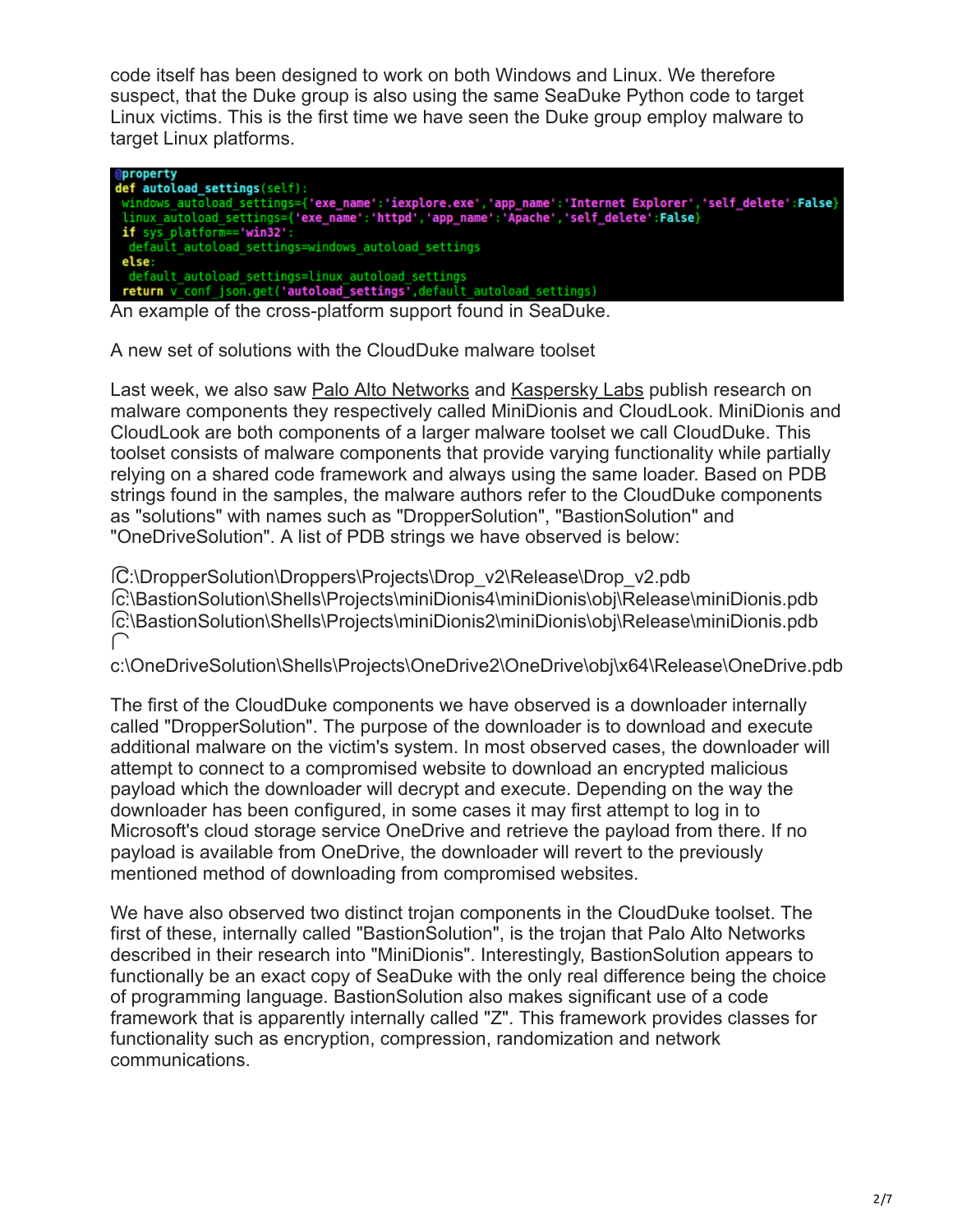|       |          | References                   |
|-------|----------|------------------------------|
| ⊕{}-  |          |                              |
| ⊜-{}B |          |                              |
|       | de SS B_ |                              |
|       |          | GI-28 Crc32                  |
|       |          | <b>D-EX</b> onTaskComplete   |
|       |          | 中 Signam                     |
|       |          | <b>Company</b> Settings      |
|       |          | <b>। * % WebClientEx</b>     |
|       |          | ं <sup>⊕- ९</sup> \$ ZCommon |
|       |          | <b>Compress</b>              |
|       |          | <b>D</b> <sup>2</sup> ZCrypt |
|       |          | <b>白念</b> Znetwork           |
|       |          | d-8 ZRandom                  |
|       |          | <b>Compass 2TasksPool</b>    |
|       |          | <b>E-8 ZTasksWorker</b>      |
|       |          | 由 {} Ionic.Crc               |
|       |          | 由 {} Ionic.Zlib              |
|       |          | <sup>in</sup> f SimpleJson   |

由 {} SimpleJson.Reflection

A list of classes in the BastionSolution trojan, including multiple classes from the "Z" framework.

Classes from the same "Z" framework, such as the encryption and randomization classes, are also used by the second trojan component of the CloudDuke toolset. This second component, internally called "OneDriveSolution", is especially interesting because it relies on Microsoft's cloud storage service OneDrive as its command and control channel. To achieve this, OneDriveSolution will attempt to log into OneDrive with a preconfigured username and password. If successful, OneDriveSolution will then proceed to copy data from the victim's computer to the OneDrive account. It will also search the OneDrive account for files containing commands for the malware to execute.

**E**-<sup>+0</sup> References 由 {} - $\bigoplus$  {} Ionic.Crc +{} Ionic.Zlib <sup>1</sup>{} OneDrive **Conduction Community** Program the <sup>e</sup>s Win32 **E** % ZCommon **Change 2Crypt El-Sts** ZRandom

A list of classes in the OneDriveSolution trojan, including multiple classes from the "Z" framework.

All of the CloudDuke "solutions" use the same loader, a piece of code whose primary purpose is to decrypt the embedded, encrypted solution, load it in memory and execute it. The Duke group has often employed loaders for their malware but unlike the previous loaders they have used, the CloudDuke loader is much more versatile with support for multiple methods of loading and executing the final payload as well as the ability to write to disk and execute additional malware components.

CloudDuke spear-phishing campaigns and similarities with CozyDuke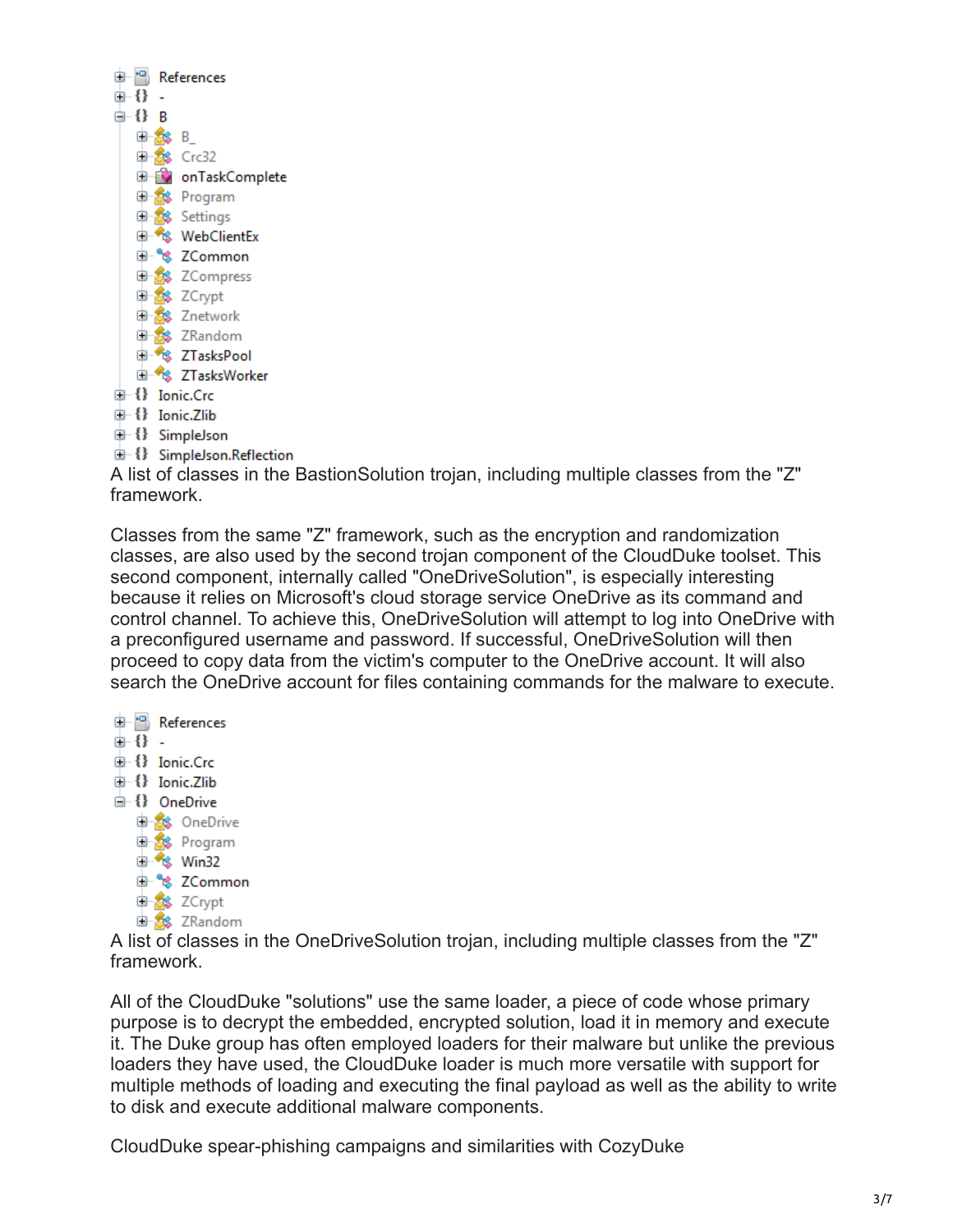[CloudDuke has recently been spread via spear-phishing emails with targets reportedly](http://www.thedailybeast.com/articles/2015/07/18/russian-hackers-target-the-pentagon.html) including organizations such as the US Department of Defense. These spear-phising emails have contained links to compromised websites hosting zip archives that contain CloudDuke-laden executables. In most cases, executing these executables will have resulted in two additional files being written to the victim's hard disk. The first of these files has been a decoy, such as an audio file or a PDF file while the second one has been a CloudDuke loader embedding a CloudDuke downloader, the so-called "DropperSolution". In these cases, the victim has been presented with the decoy file while in the background the downloader has proceeded to download and execute one of the CloudDuke trojans, "OneDriveSolution" or "BastionSolution".



Example of one of the decoy documents employed in the CloudDuke spear-phishing campaigns. It has apparently been copied by the attackers from [here.](https://www.ndi.org/files/NDI%20Georgia_April%202015%20Poll_Public%20Issues_ENG_VF_0.pdf)

Interestingly, however, some of the other CloudDuke spear-phishing campaigns we have observed this July have born a striking resemblance to CozyDuke spear-phishing campaigns seen almost exactly a year ago, in the beginning of July 2014. In both spearphishing campaigns, the decoy document has been the exact same PDF file, a "US letter fax test page" (28d29c702fdf3c16f27b33f3e32687dd82185e8b). Similarly, the URLs hosting the malicious files have, in both campaigns, purported to be related to eFaxes. It is also interesting to note, that in the case of the CozyDuke-inspired CloudDuke spear-phishing campaign, the downloading and execution of the malicious archive linked to in the emails has not resulted in the execution of the CloudDuke downloader but in the execution of the "BastionSolution" component thereby skipping one step from the process described for the other CloudDuke spear-phishing campaigns.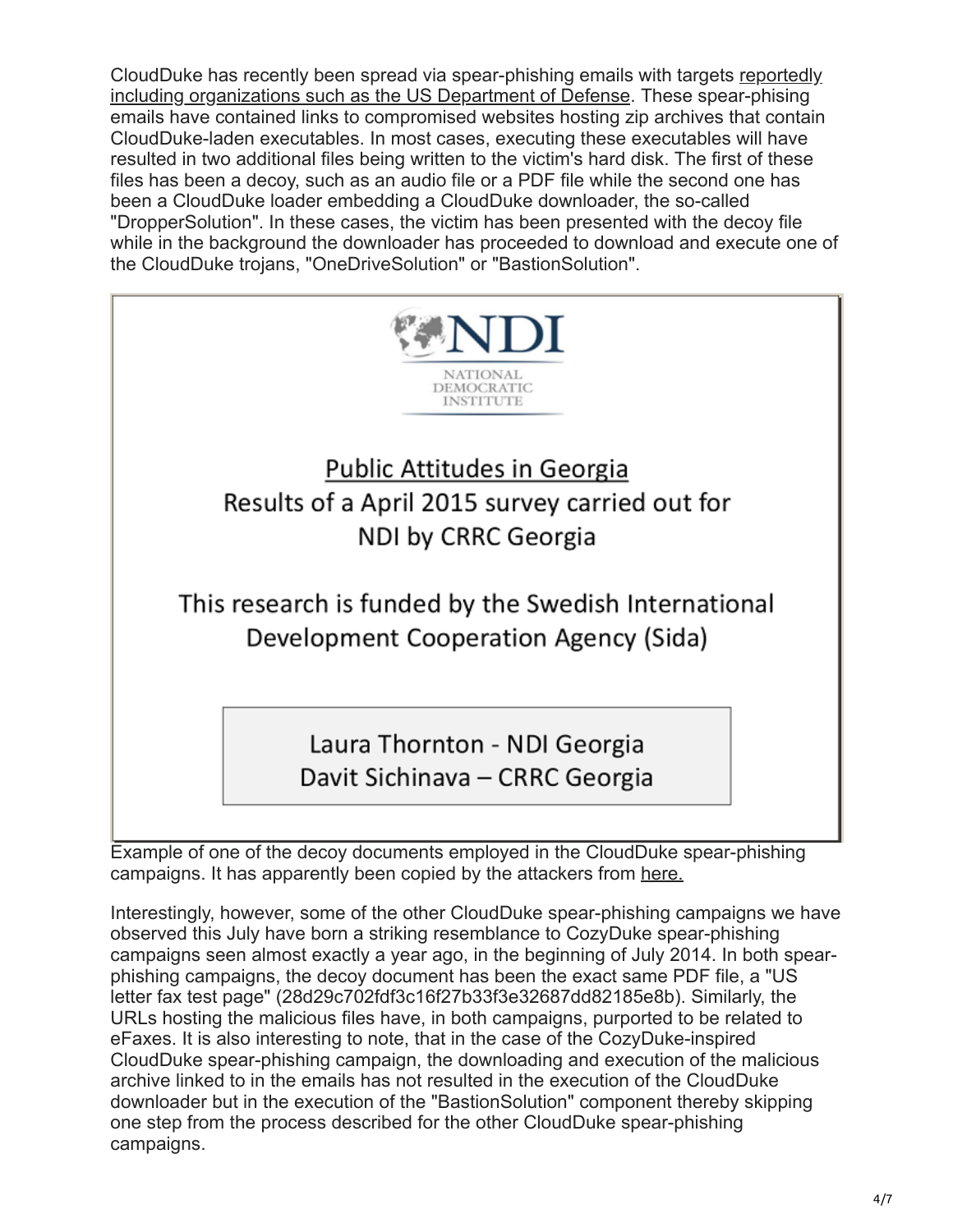

The "US letter fax test page" decoy employed in both CloudDuke and CozyDuke spearphishing campaigns.

Increasingly using cloud services to evade detection

CloudDuke is not the first time we have observed the Duke group use cloud services in general and Microsoft OneDrive specifically as part of their operations. Earlier this spring [we released research on CozyDuke](https://www.f-secure.com/documents/996508/1030745/CozyDuke) where we mentioned observing CozyDuke sometimes either directly use a OneDrive account to exfiltrate stolen data or alternatively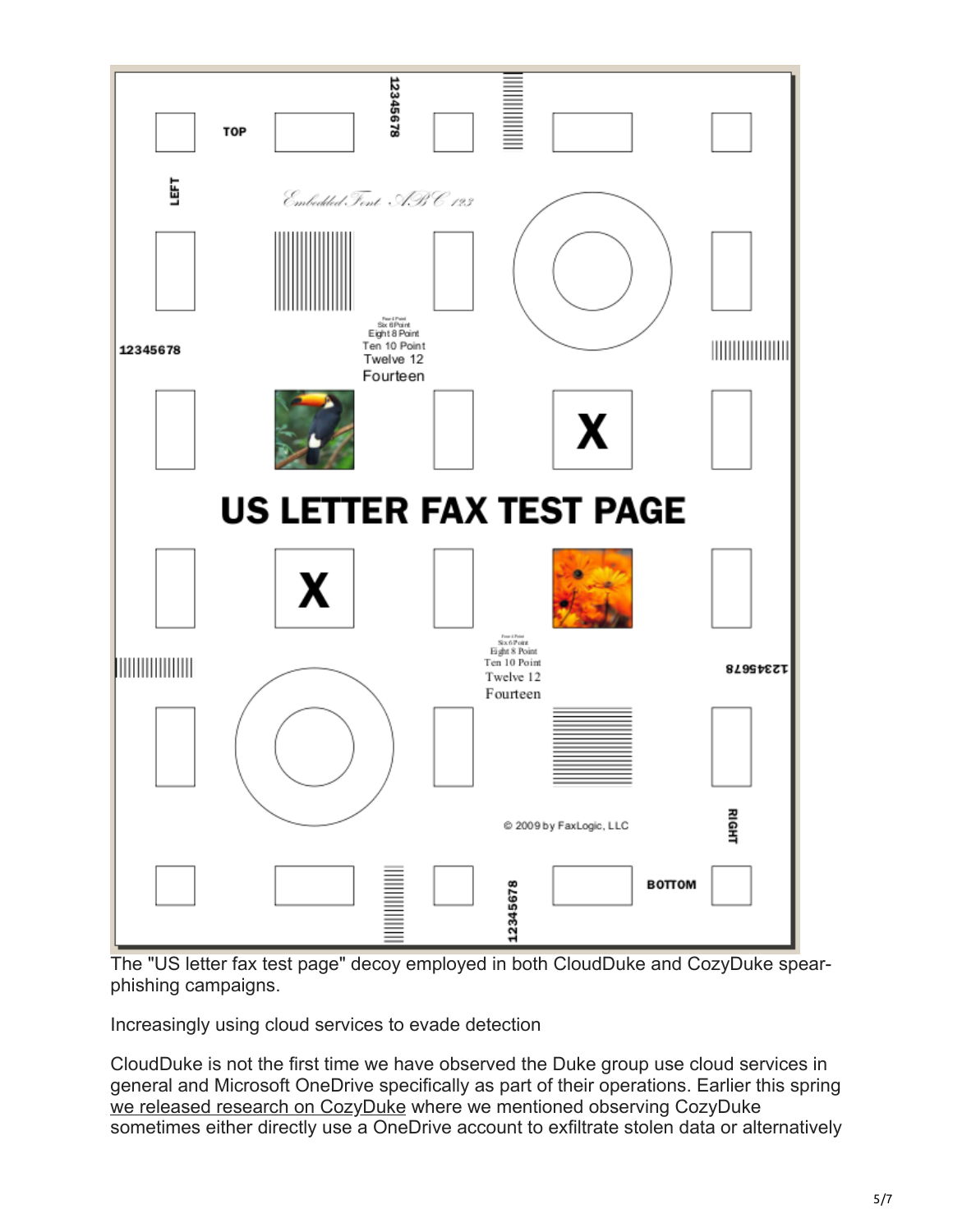CozyDuke downloading Visual Basic scripts that would copy stolen files to a OneDrive account and sometimes even retrieve files containing additional commands from the same OneDrive account.

In these previous cases the Duke group has only used OneDrive as a secondary communication channel but still relied on more traditional C&C channels for most of their actions. It is therefore interesting to note that CloudDuke actually enables the Duke group to rely solely on OneDrive for every step of their operation from downloading the actual trojan, passing commands to the trojan and finally exfiltrating stolen data.

By relying solely on 3rd party web services, such as OneDrive, as their command and control channel, we believe the Duke group is trying to better evade detection. Large amounts of data being transferred from an organization's network to an unknown web server easily raises suspicions. However, data being transferred to a popular cloud storage service is normal. What better way for an attacker to surreptitiously transfer large amounts of stolen data than the same way people are transferring that same data every day for legitimate reasons. (Coincidentally, the implications of 3rd party web [services being used as command and control channels is also the subject of an](https://www.virusbtn.com/conference/vb2015/abstracts/R-Lehtio.xml) upcoming talk at the VirusBulletin 2015 conference).

Directing limited resources towards evading detection and staying ahead of defenders

Developing even a single multipurpose malware toolset, never mind many, requires time and resources. Therefore it seems logical to attempt to reuse code such as supporting frameworks between different toolsets. The Duke group, however, appear to have taken this a step further with SeaDuke and the CloudDuke component BastionSolution, by rewriting the same code in multiple programming languages. This has the obvious benefits of saving time and resources by providing two malware toolsets, that while similar on the inside, appear completely different on the outside. This way, the discovery of one toolset does not immediately lead to the discovery of the second toolset.

The Duke group, long suspected of ties to the Russian state, have been running their espionage operation for an unusually long time and - especially lately - with unusual brazenness. These latest CloudDuke and SeaDuke campaigns appear to be a clear sign that the Duke's are not planning to stop any time soon.

Research and post by Artturi [\(@lehtior2\)](https://twitter.com/lehtior2)

F-Secure detects CloudDuke as Trojan:W32/CloudDuke.B and Trojan:W64/CloudDuke.B

Samples:

04299c0b549d4a46154e0a754dda2bc9e43dff76 2f53bfcd2016d506674d0a05852318f9e8188ee1 317bde14307d8777d613280546f47dd0ce54f95b 476099ea132bf16fa96a5f618cb44f87446e3b02 4800d67ea326e6d037198abd3d95f4ed59449313 52d44e936388b77a0afdb21b099cf83ed6cbaa6f 6a3c2ad9919ad09ef6cdffc80940286814a0aa2c 78fbdfa6ba2b1e3c8537be48d9efc0c47f417f3c 9f5b46ee0591d3f942ccaa9c950a8bff94aa7a0f bfe26837da22f21451f0416aa9d241f98ff1c0f8